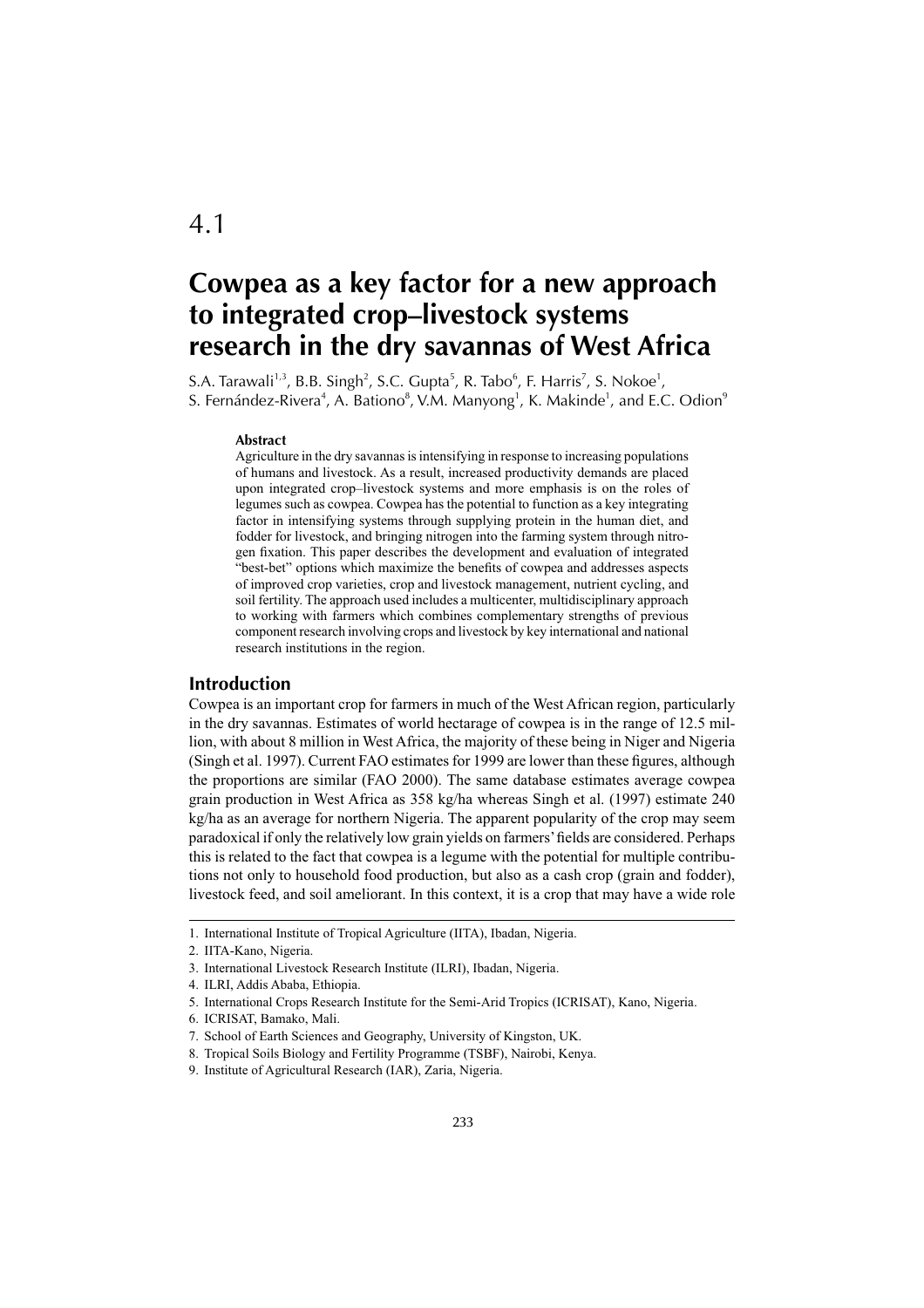in contributing to food security, income generation, and the maintenance of the environment for millions of small-scale farmers who grow it in the region. In order to place such contributions in context, this paper will begin by considering the ongoing evolution of farming systems in West Africa, especially the integration of crop and livestock production, with reference to the particular features of the dry savannas where these scenarios are prominent. The potential role that cowpea can play in addressing the opportunities posed will also be addressed and as part of this, ongoing research which includes the utilization of such multiple benefits of cowpea will be considered.

## **The changing face of agriculture**

In sub-Saharan Africa, the population may reach 1.2 billion by 2025 and be combined with a demographic shift from about 30% of the population (in 1990) in urban areas to at least 50% (Winrock 1992). These changes will mean an increasing demand for crops and livestock and even if production expands at the rate of 3% annually, which would be necessary to meet this demand (Winrock 1992), it is likely that at least 21% of the children, about 39 million, will remain undernourished (Badiane and Delgado 1995). Recent studies have indicated that through both natural accretion and the change in requirements related to urbanization (Ehui et al. 1998), livestock demand in particular is likely to increase dramatically, ranging between an increase of 2.5% for mutton, pork, and poultry, to 4.2% for beef between 1993 and 2020 (Delgado et al. 1999).

Within sub-Saharan Africa, more than 40% of the region's current population is in West Africa (based on FAO estimates for 1999; FAO 2000) meaning that the opportunities and challenges presented by the intensification scenario will be heightened in this region. One of the responses of farming systems to agricultural intensification is the integration of crop and livestock production (McIntire et al. 1992). As crop farmers seek to increase production, their cropping activities spread onto marginal land, fallow periods become reduced or absent, and consequently, the demand for nutrient inputs is raised. In the absence of reliable and cheap supplies of inorganic fertilizers, manure from transhumant livestock becomes more important. At the same time, as livestock keepers enlarge their herds, crop residues from crop farmers increasingly become the major feed resource because there is no longer marginal or fallow land for grazing. Estimates have shown that ignoring crop residues as a feed resource would result in serious feed shortages (Naazie and Smith 1997). In these scenarios, crop farmers may begin to own their own livestock for ready access to manure and simultaneously sell off some of the marginal land to livestock keepers, who settle and begin crop farming, using the manure from their animals (and possibly traction) as an input (Okike et al. 2001). In the dry savannas of West and Central Africa, crop–livestock integration is already a common feature of the farming systems.

## **Dry savannas**

The dry savannas consist of the drier part of the northern Guinea savanna, plus the Sudan savanna representing more than 50% of the total land area of sub-Saharan Africa, with a significant proportion located in West Africa. Over 40% of the total ruminant livestock in West and Central Africa are in this region (Winrock 1992). Annual rainfall is less than 1000 mm with a growing period of 180 days or less meaning that much of the region experiences a long (7–9 months) harsh dry season. The growing period shortens on a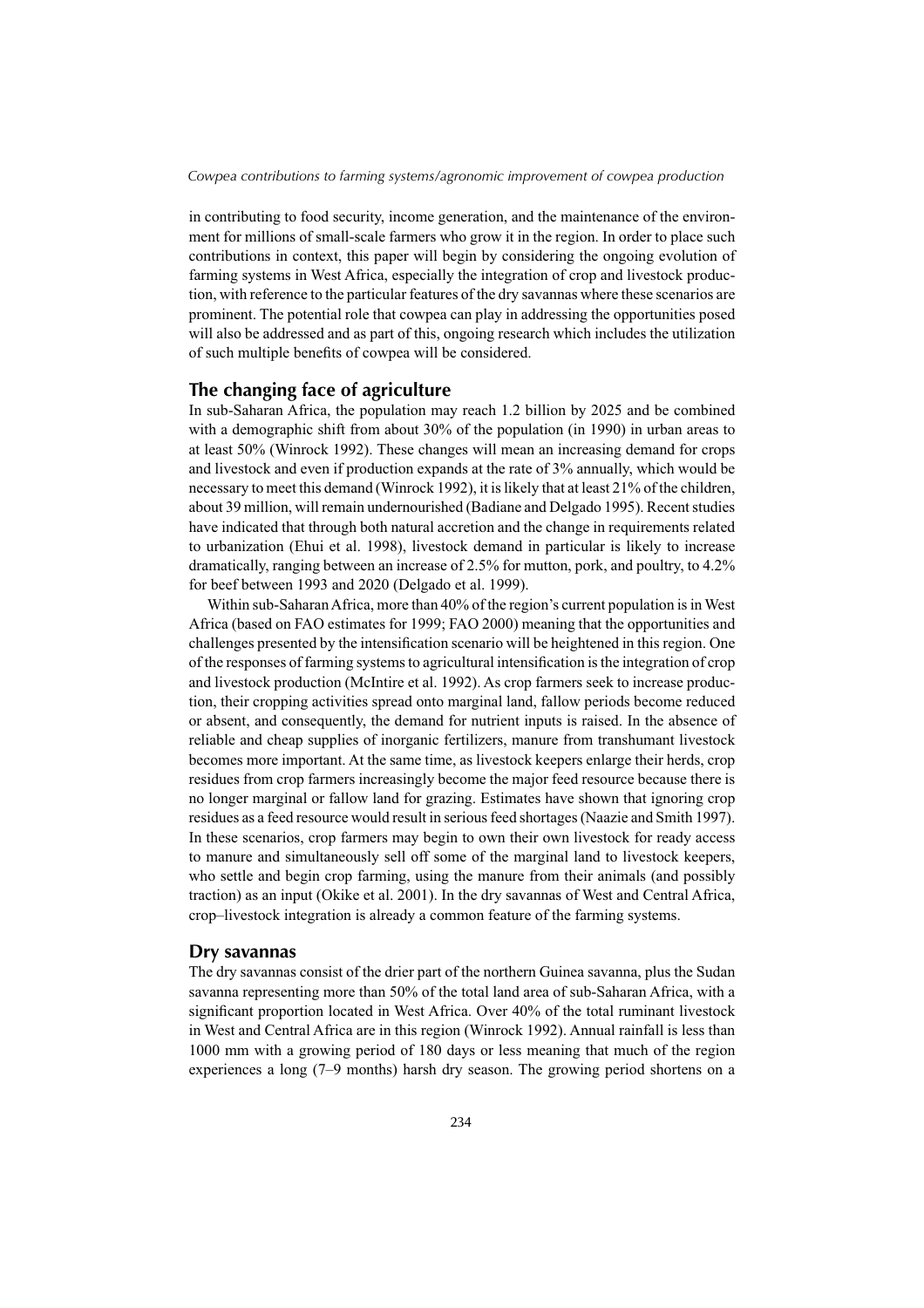south–north axis. The sandy soils are generally poor, with low organic carbon, and cation exchange capacity, and are deficient in nutrients, especially nitrogen and phosphorus.

Cropping is cereal-based with sorghum and millet dominating, and the former decreasing in prominence towards the north. Intercropping cereals with grain legumes is common in over 90% of fields, with cowpea and groundnut being the most common legume components. As well as grain, the residues from cropping, especially from cowpea (and groundnut), are important components of the farming systems in particular as fodder resources for the ruminant livestock which are also an integral part of the farming systems. Cattle, sheep, goats, and to a lesser extent camels, provide milk, meat, traction, manure, and cash.

Major constraints to agricultural productivity in the region include the long dry season, which results in crop stress due to drought at the beginning and/or end of the wet season and a shortage of ruminant fodder during the harsh dry period. The poor soils and incidences of pests and diseases also have negative effects on crop production (both grain and fodder). In much of sub-Saharan Africa, inputs such as fertilizers and pesticides to counteract these negative forces are generally scarce or priced well above the means of the smallholder farmer.

Farm sizes in the region are generally small, ranging from about 3 to 6 ha; each field is usually 1 ha or less and one farmer rarely owns contiguous fields (Ogungbile et al. 1999). A typical cropping pattern is as follows (Singh and Tarawali 1997). At the onset of the rainy season, cereal (millet or sorghum) is sown in rows with wide interrow spaces; two–three weeks later, a grain type of cowpea (short duration) is sown in alternate interrow spaces, followed by a fodder (or dual-purpose, late maturing) type of cowpea in the remaining interrows about three weeks later (Fig. 1). The cropping layout may be complicated by replacing some of the cowpea rows with groundnut and the timing of planting (but not the order) may vary, with the interval between planting the crops often much shorter than three weeks. Cereals will mature and be harvested first, together with the grain type cowpea, which will give a reasonable grain yield, but virtually no crop residue. The remaining dual-purpose/fodder type cowpea is left to grow over the rest of the field, until the rains cease and the leaves begin to show signs of wilting. At this stage, any grain on the plants is harvested, and the residue is cut and rolled up for storage on house roofs or in tree forks. The stored residue is fed to ruminants during the dry season, or, in some cases, sold in local markets where the high price during this period of feed scarcity means it will make a substantial contribution to a farmer's income. The cereal stalks remaining after harvest are fed to ruminants, but often, the leaves may be stripped off and fed to animals and



**Figure 1. Schematic representation of common cropping pattern in the dry savannas. Spacing between the cereal rows can be as much as 3 m.**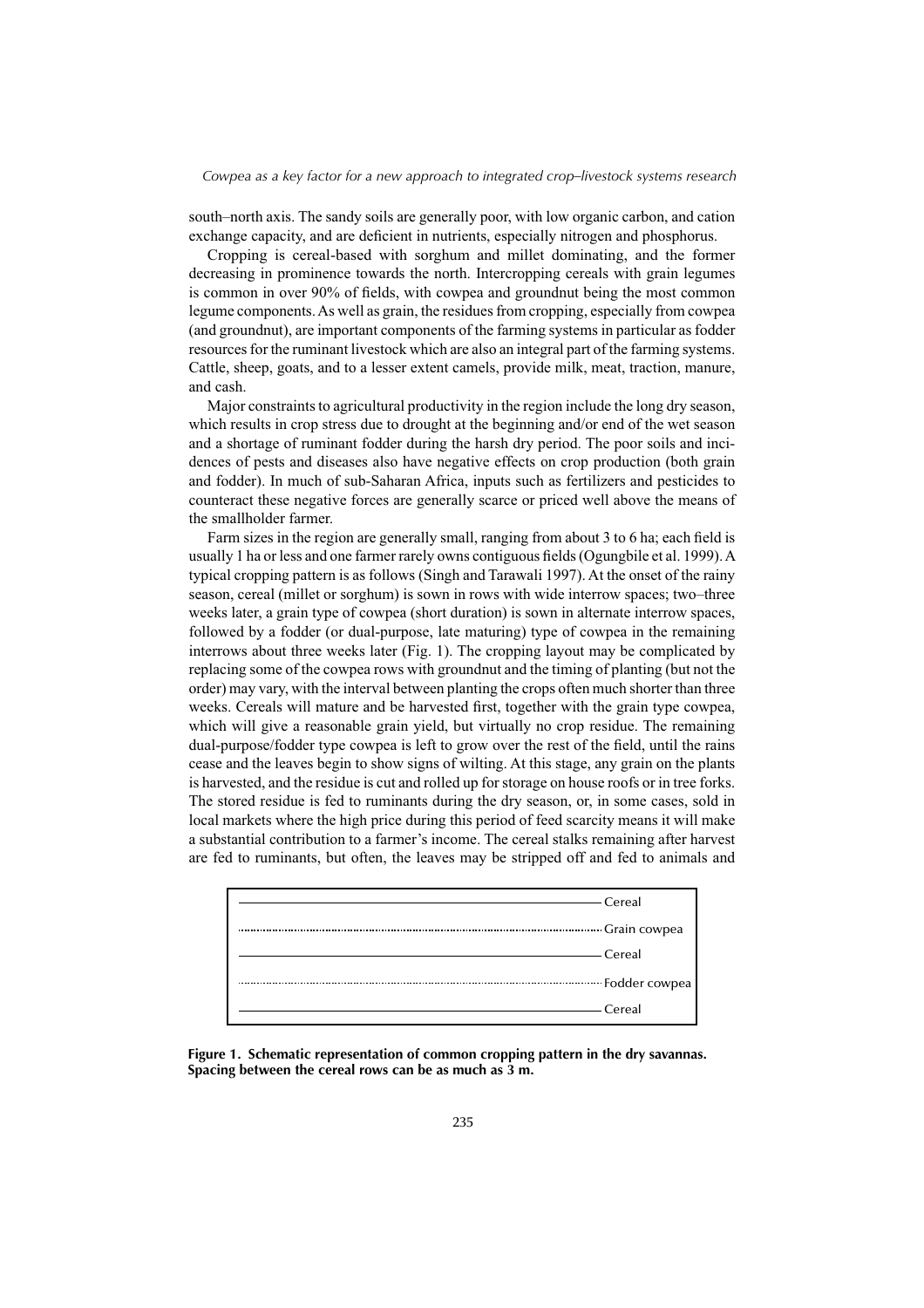the stalks used as building or fencing materials. Ruminants within farm compounds are supplemented with the cowpea residues and, within the compound, the manure is collected with household waste. At the start of the next cropping season, the "compost" of manure and household waste is spread on the crop fields, before land preparation.

Thus, in the dry savannas, crop and livestock enterprises are closely integrated, with reciprocal benefits from crop residues as livestock fodder, and the latter providing manure and in some cases, traction, that contribute directly to crop production. While the benefits of such integration are recognized, and mixed crop–livestock farming systems, which currently contribute over 50% of the world's meat and over 90% of its milk (ILRI 2000) are recognized to have the greatest potential for intensification (de Haan et al. 1997), food demands of expanding populations place increased pressure on these systems to raise productivity. Such productivity increases, if they are to be sustainable, need to be achieved without damaging the natural resource base. In some cases, where production of mixed farming systems has intensified, the full implications have not been considered as, for example, soil is mined and severely degraded and livestock waste products become a problem, etc. (Delgado et al. 1999). In this context, the situation in the dry savannas of West Africa, where integrated crop and livestock production systems have existed for many decades, but now face the pressure to produce more, is ripe for interventions that address these opportunities. Cowpea, which can contribute both to crop–livestock production systems, and directly to soil fertility, has the potential to make major contributions in this respect.

# **Contributions of cowpea towards increased and sustainable productivity in mixed systems**

As a legume, cowpea can contribute to soil fertility, mainly through its nitrogen fixing abilities. Part of the nitrogen fixed will remain in the soil in the roots, and thereby contribute to the soil fertility for subsequent crops. Some fixed nitrogen will eventually return to the soil as manure after residues are fed to livestock. In terms of the direct effects of cowpea in rotation with cereals, Manu et al. (1994) report a comparison of on-station and on-farm studies in Niger where cowpea–millet intercrop and cowpea–millet rotations were used. Their results are summarized in Table 1. On farmers' fields, rotation with cowpea gave 2.6 times more millet grain and 3.3 times more residue, than the intercropped, nonrotated treatment. Bagayoko et al. (1998) reported that cowpea can supply 35–40 kg N/ha in a cowpea–millet rotation, and Carsky and Berner (1995) presented similar figures for cowpea rotations with maize. See also Carsky et al. this volume.

|                           |                | Yield (kg/ha)  |                    |  |
|---------------------------|----------------|----------------|--------------------|--|
| Cropping system           |                | Farmer-managed | Researcher-managed |  |
| Traditional intercropping | Millet grain   | 62             | 172                |  |
|                           | Millet residue | 162            | 827                |  |
| Rotation                  | Millet grain   | 163            | 308                |  |
|                           | Millet residue | 538            | 1531               |  |

**Table 1. Summary of results comparing cowpea intercropping with rotation in** farmer- and researcher-managed fields.

Source: Extracted from Manu et al. (1994).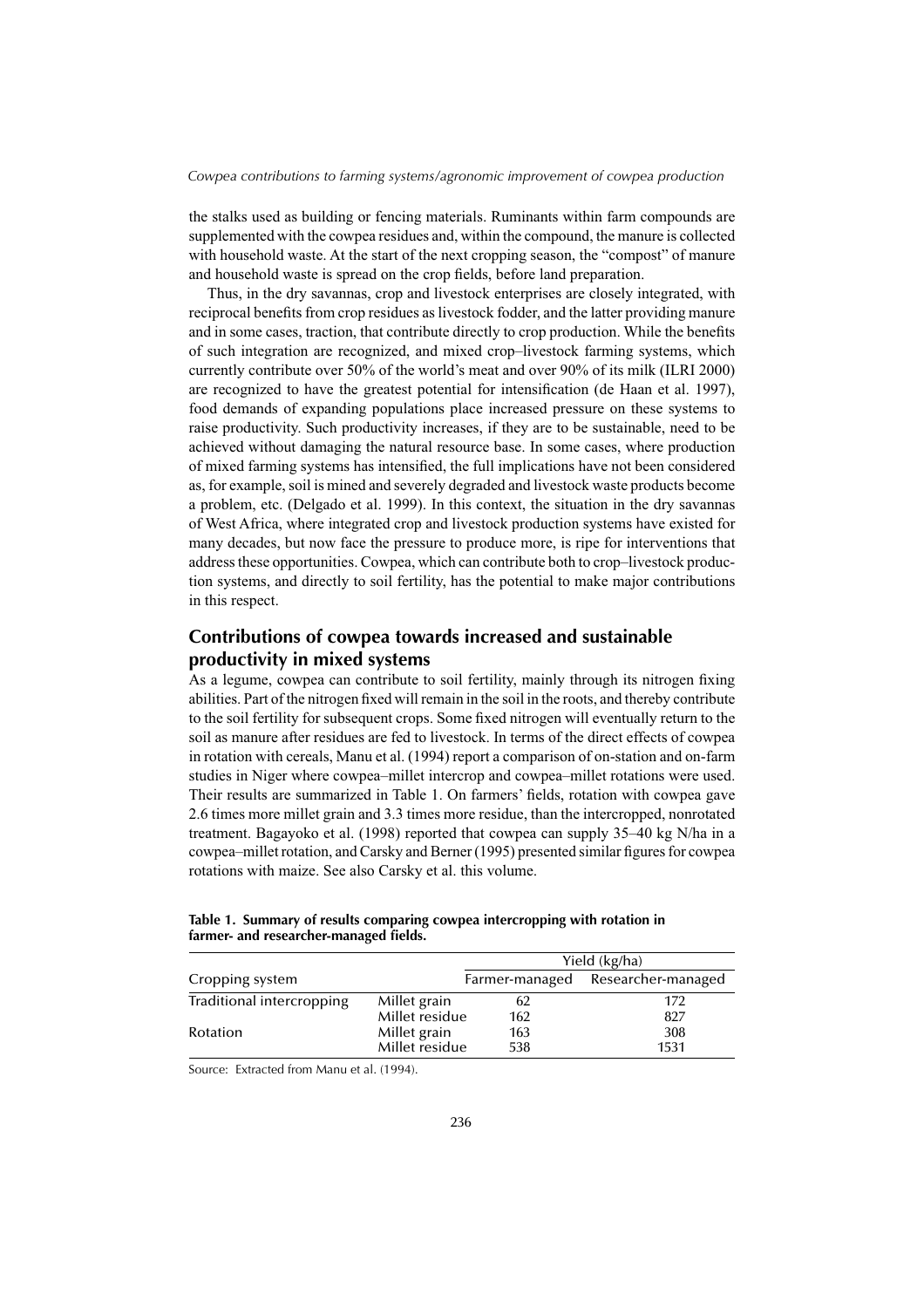There is some evidence that cowpea may help to reduce the number of viable *Striga hermonthica* seeds in the soil through stimulating suicidal germination of the seed. *S. hermonthica* is parasitic on cereal plants, and causes huge crop losses (Berner et al. 1996). Carsky and Berner (1995) report that rotation with selected cowpea varieties has a substantial and rapid effect on reducing *S. hermonthica*, with the number of attached *S. hermonthica* plants per maize plant being reduced by at least 50% when maize was grown after cowpea.

Farmers' awareness of these roles of cowpea for soil fertility and *S. hermonthica*  reduction is, to some extent, demonstrated by the fact that they usually rotate the legume and cereal rows within fields in alternate years. This means that the cereal and cowpea rows are interchanged each year, and the cereal will benefit at this "microlevel" from the cowpea grown in the previous year.

Cowpea residue is an important fodder resource for ruminant livestock (Tarawali et al. 1997). Farmers in the dry savannas deliberately grow varieties and use management practices that will ensure some cowpea fodder is available for harvest at the end of the growing season, even at the expense of grain production. Harvesting at the end of the wet season, before the dry season becomes severe, gives the best quality, and this is preserved throughout the storage period. If the fodder is harvested late, when the dry season is already underway, quality is poor (Tarawali et al. 1997). Recognition of the importance of fodder from cowpea led to the initiation of joint IITA–ILRI research in 1990 when fodder quantity and quality parameters were included in the breeding and selection program. These efforts resulted in the identification of promising dual-purpose cowpea varieties suitable for the dry savannas (Singh and Tarawali 1997).

Cowpea fodder as a feed supplement increases animal liveweight gain during the dry season. Schlecht et al. (1995) report an experiment where Zebu cattle (bulls of about 250 kg, equivalent to 1 TLU–Tropical Livestock Unit) were supplemented with 1 kg cowpea hay at night and 0.5 kg fresh rice feed meal in the morning per day/animal during the second half of the dry season. The animals were allowed to graze as usual for the rest of the day. From February 1988 to September 1989 the supplemented group gained 95 kg compared to 62 kg for the unsupplemented group. Taking animal numbers into account, this worked out to be equivalent to a difference of 67 g/animal/day. In many regions, cowpea fodder is particularly valued as a supplement in the period leading up to Muslim festivals when sheep are traditionally slaughtered. Some farmers sell cowpea fodder during the dry season when feed shortage is critical, and there have been suggestions that income from fodder sales makes a substantial contribution to the annual income in such cases (ICRISAT 1991). In addition to the direct benefits of improved livestock production and health that result from feeding cowpea fodder, the quantity and quality of manure from such better fed animals will be improved and therefore, when returned to the land at the beginning of the growing season, contribute more towards the maintenance of soil fertility. In the same experiment referred to above, although not significant in this particular trial, the manure nitrogen, in g N/TLU/day was on average 25% higher in animals receiving supplements.

Indications are that from 1 ha of improved cowpea, a farmer could benefit by an extra 50 kg meat per annum from better nourished animals, with over 300 kg more cereal grain as a result of improved soil fertility directly from the cowpea and more/better manure from the animals (Tarawali, unpublished). Of course, considerations of the time scale—increased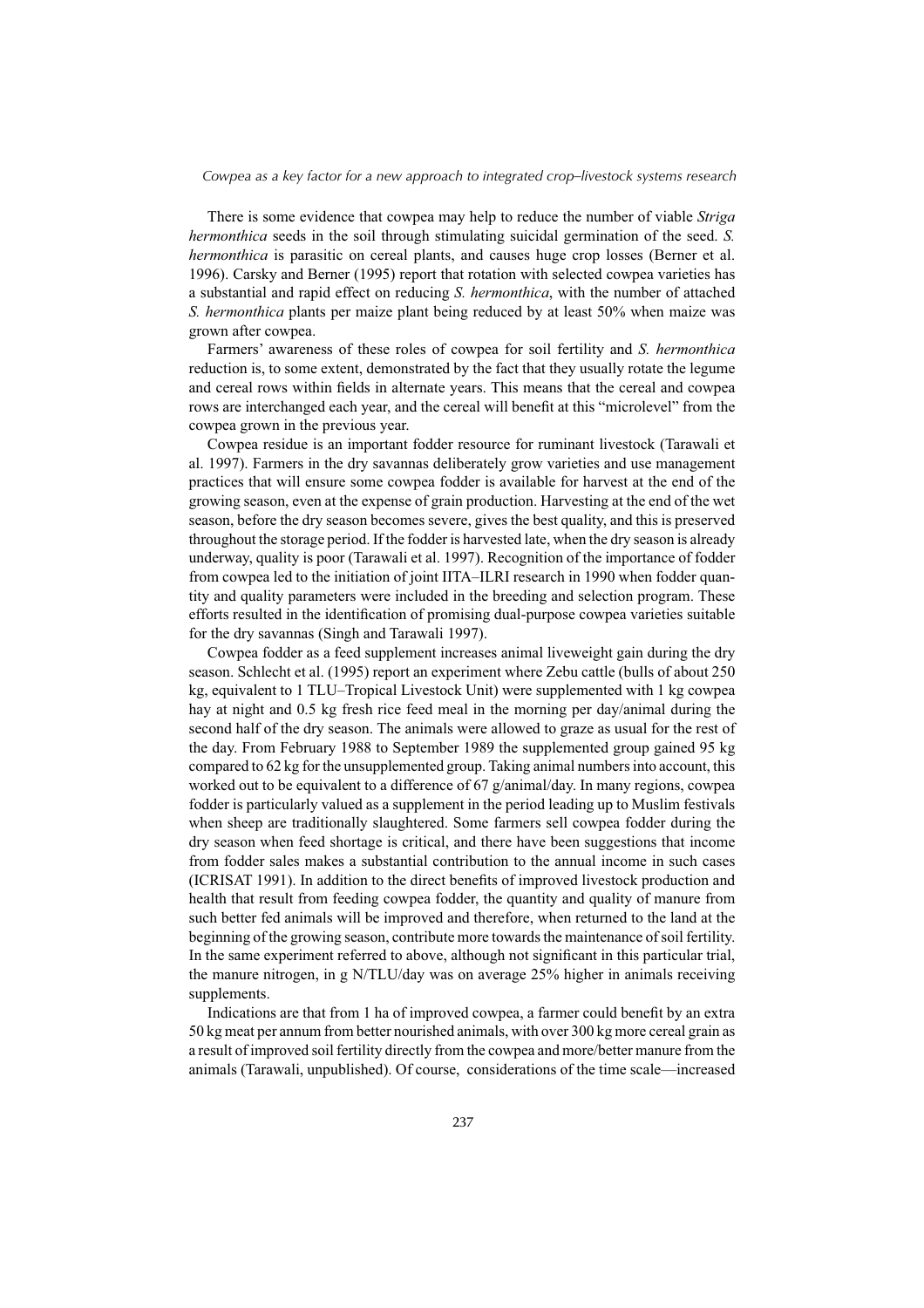crop yields—would be realized only the next year and the distribution of manure should be taken into account. It is, however, noteworthy that these preliminary calculations have not considered all the potential benefits, for example, better fed traction animals would work harder, meaning more timely land preparation and better crop yields; better fed ruminants would give more milk and are likely to be more productive (increased weight gains mean young animals come into oestrus earlier). Providing more nutritious fodder also means that the comparatively indigestible parts of cereals (stalks, etc.) that are used as fodder are likely to be better consumed—intake of more fibrous material usually improves with the addition of better quality material to the diet. The potential impact of reduced *S. hermonthica* because of rotation with cowpea has also not been quantified.

Some of the potential contributions of cowpea described above are summarized in Figure 2. In view of these contributions of cowpea and the availability of improved varieties, when seeking to address the opportunities posed by the intensification of crop–livestock systems in the dry savannas, it was apparent that a key component should be improved dual-purpose cowpea varieties. What was equally clear, however, was that cowpea, livestock, or cereal crops never function in isolation in farm fields or households in the dry savannas; likewise, there is a complex of interactions between the biophysical, economic, social, and policy environments that influence farmers' decisions in these environments. As a result of such considerations, in the late 1990s, international and national institutions working on various aspects of component research in the dry savannas began to develop



**Figure 2. Schematic representation of the potential contributions of cowpea in crop–livestock systems in the dry savannas. Not all potential interactions are shown for simplicity. For example,** *dussa* **is a regular household product which can contribute to livestock feed. Similarly, other crops and weeds in the system are not shown.**

*Dussa* is the testa of the grain which is separated from the endosperm by soaking prior to pounding and winnowing.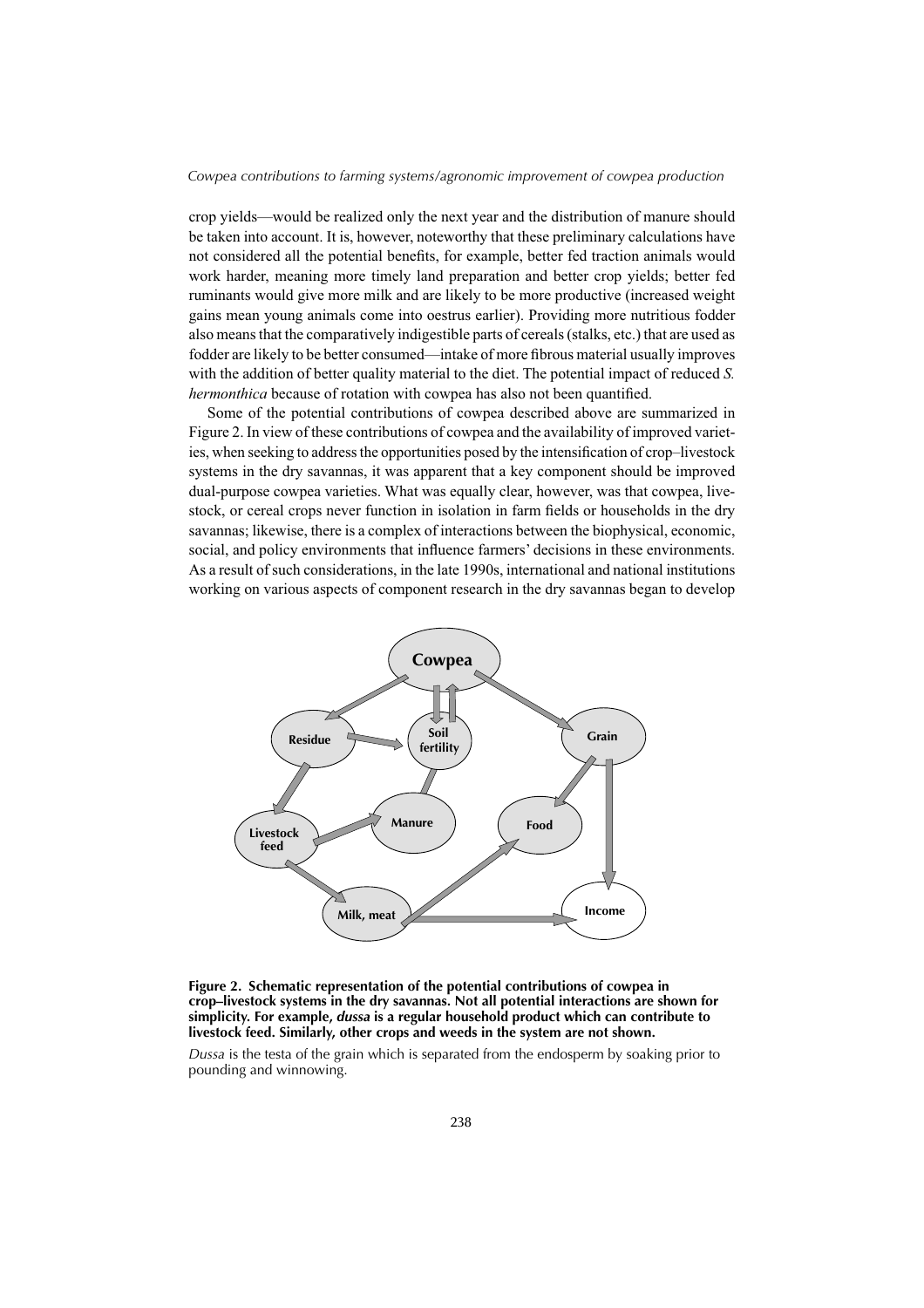a new approach designed to bring together some of these key elements. This strategy is presented by Tarawali et al. (2000) in the context of natural resource management. In this paper, the emphasis is on the role of cowpea in promoting food and feed production as well as sustainable agriculture.

## **Development of the research paradigm**

The three international research centers with interest in various aspects of the system began meeting to consider how best to initiate such an integrated approach. Scientists from IITA, with the world mandate for cowpea research, ILRI for livestock, and ICRISAT for cereals and groundnut as well as the majority of the dry savanna ecoregion began to plan joint research in 1997. International Fertilizer Development Centre, Niger, with an interest in the soils component of the system, and Center for Overseas Research and Development, University of Durham, UK, with scientists from national research and development institutions have also joined this group more recently. From the outset, there has been consensus among the institutes that the aim of this joint research should be to "improve the lives of farm families in the dry savanna and Sahel of West Africa through sustainable management of the natural resource base for food security and income generation."

The first step in implementing the joint research was the establishment of an experiment at one location in 1998, using existing resources from the institutes involved. At the meeting to plan this research, two major principles were elucidated: first, the idea of "best-bet" options and secondly, a holistic, on-farm approach to evaluate these options. Combining the best of each aspect of the integrated crop–livestock system, varieties, crop geometry, crop residue/manure management, and livestock feeding constituted the bestbet options and it was recognized that these would differ from region to region within the dry savanna, depending on the dominant crop species and management practices. In some regions, sorghum and cowpea would be appropriate, in others, millet and cowpea, etc. Corralling livestock on crop fields may be suitable in some cases but not in others. It was further recognized that, depending on, among other things, market access, it would not be unrealistic to anticipate that some inputs would be available to farmers, and that the options offered, both in terms of the crops used and their arrangement in the field, should seek to maximize the use of available inputs. Implementing this research in a holistic manner meant that not only would crop grain and residue yields be measured, but that the animal performance when fed this fodder and the manure produced to return to the field would be assessed. Furthermore, aspects of nutrient cycling, and the social and economic circumstances and implications of these best-bet options would need to be assessed as a whole.

## **Implementation of research**

The challenges posed by the best bet approach were recognized and so, the initial strategy was to start small and in 1998 the trial was established at just one location in northern Nigeria in Bichi Local Government (8 ° 19'E; 12 ° 12'N). This is about 50 km from Kano, on a good road. It was selected because information on village characterization (Ogungbile et al. 1999) from a survey carried out by ICRISAT and IAR in late 1996 was available. Originally, the intention was to use this survey dataset to define various groups of farmers so that representatives of each group could be selected to participate in the trial. However, after describing the aims of the trial to farmers from the village, only 11 volunteered to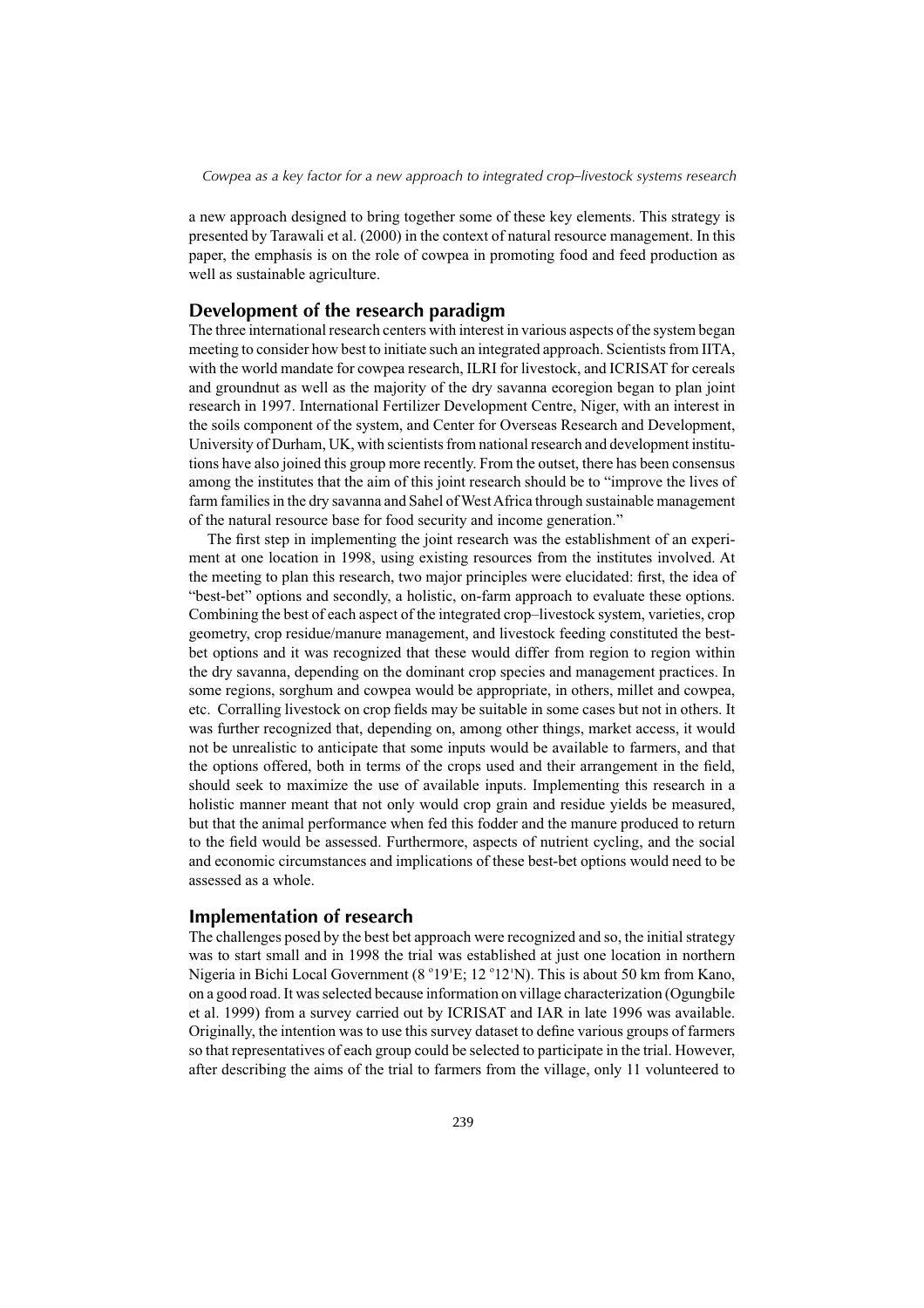participate and provided land; it was therefore decided to work with these 11 for the first year. In 1999, an additional 13 farmers participated.

A total of three treatments were established by the participating farmers and in all cases one treatment consisted of the traditional field of sorghum and cowpea (L). Two best-bet options were used; both had improved varieties of cowpea (IT90K-277-2) and sorghum (ICSV 400) and the rows were planted 75 cm apart with four rows of cowpea to two rows of sorghum, in contrast to the farmers' 1 to 1.5 m row spacing and one : one cereal : cowpea geometry. One best-bet option (BB+) included minimum inputs in the form of fertilizer, with nitrogen (N) applied only to the sorghum rows, and insecticide spray (for post-flowering insect pests) applied only to the cowpea; the other best-bet option (BB) had no inputs. It was anticipated that, in addition to maximizing the benefits from cowpea to the soil and minimizing the detrimental effects of sorghum shading on the cowpea, this row arrangement would allow optimal use of scarce inputs. The farmers appreciated the inputs (even though they were required to pay for them) so that in 1999, the BB treatment was modified to include local sorghum but with the same inputs of fertilizer and pesticide. Part of the best-bet options also included the concept of double cropping the cowpea—planting another crop of the same cowpea variety after harvesting the grain and fodder of the first. Previous trials had shown that this could give a good fodder yield with some grain, depending on the rainfall pattern (Singh and Tarawali 1997). All treatment plots received 3 t/ha of manure (1.6% N and 0.7% P) at the start of the 1998 growing season. All operations, land preparation, planting, weeding, application of inputs, harvesting, etc. were carried out by the farmers themselves with some technical guidance from technicians and scientists.

Prior to planting, bulked soil samples were collected from the top 20 cm of soil and analyzed for C, N, and P. Plots were sampled for grain and stover at maturity, using randomly placed quadrants (of about 20  $m<sup>2</sup>$ ), at the same time they were harvested by the farmers. Samples of grain and biomass were taken for analysis of N and P. When all the sorghum and cowpea residues were dry in the field, they were weighed, collected, and stored in treetops or on house roofs prior to use in the feeding trial. Residues from different treatments were kept separately.

## **On-farm livestock feeding**

During the first part of the dry season, farmers usually release their small ruminants into the fields once the grain harvest is completed to enable them to graze the remaining crop residues and weeds. Once these resources are used up, usually by the middle of the dry season, the animals are tethered within the homestead and fed with the stored crop residues. The initial intention was to tether animals on the respective treatment plots early in the dry season, but farmers indicated that there would be no way to prevent other animals from grazing the plots also, as livestock roam freely once the crop harvest is complete. It was therefore decided to follow the farmers' usual practice and allow free grazing until the weeds and crop residue remaining in situ were used up. Harris (1998) reported that manure deposition on crop fields from free grazing animals is fairly insignificant at an estimated 17 kg/ha. Accordingly, the period for feeding the crop residues harvested from the present experiment began in early February in 1999 and early March in 2000, when the animals were confined to the compounds. By using estimates of 10 kg dry matter per TLU (TLU = Tropical Livestock Unit = 250 kg animal liveweight) per day for a period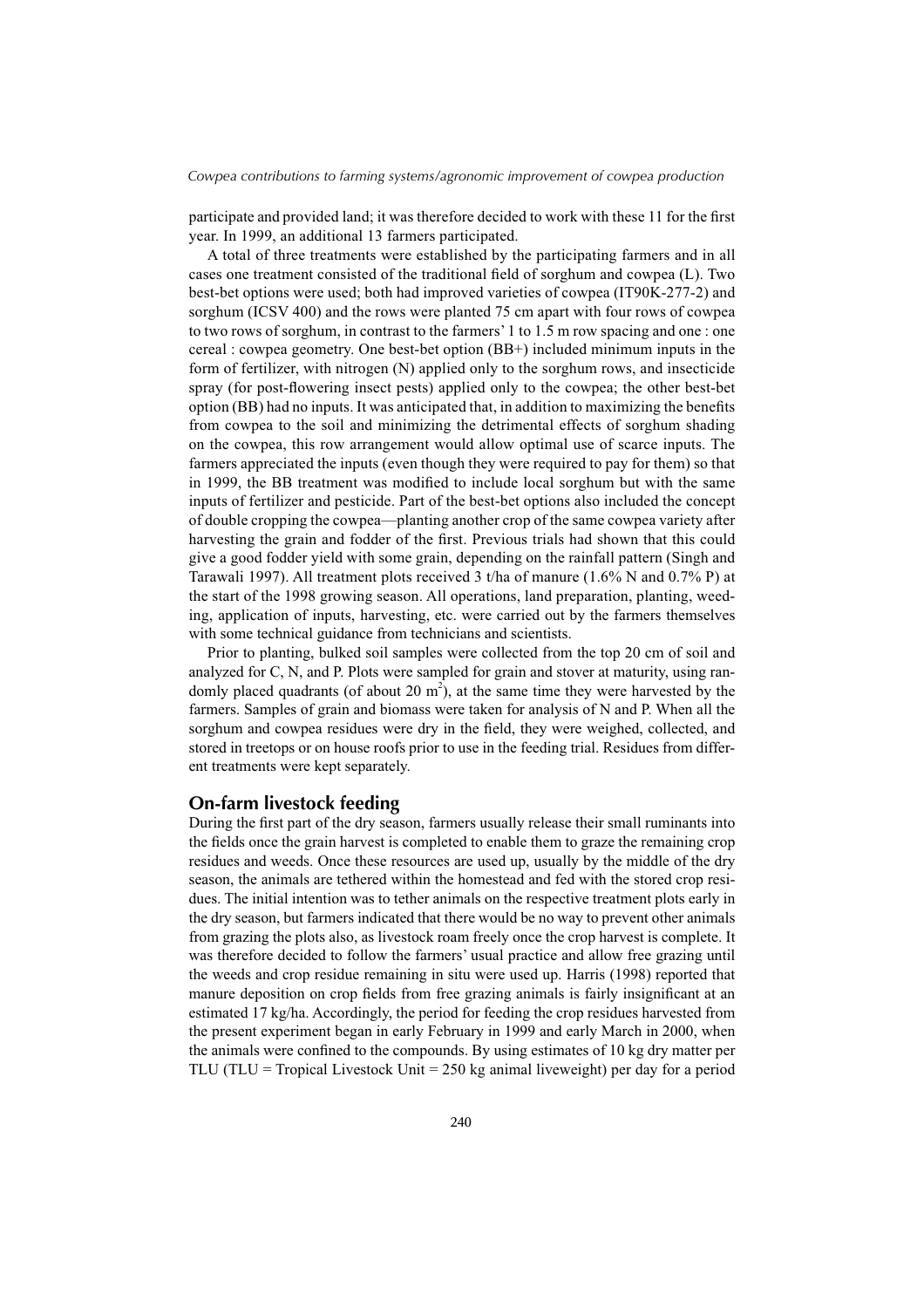of 180 days, the recommended liveweight of animals to be fed using the available residue was estimated. The 10 kg daily allowance was made up of a mixture of sorghum and cowpea residues in proportion to the available total weight of biomass of each component on a plot by plot basis. At their suggestion, the farmers provided areas within their compounds where the animals were tethered. In those cases where a farmer had more than one treatment, the area was divided to separate different treatment groups. Animals were tagged; and tags, bowls for feed, and ropes to tie the fodder were color-coded according to treatment. It was recognized that for the L treatment, the fodder was unlikely to be sufficient and farmers were not prevented from providing their own inputs to animals on these treatments, once the material from the experimental plots had been used up. In these instances, the material provided, amounts, and costs were monitored. Even for the animals on BB+ and BB treatments, some farmers opted to provide additional feed resources in the form of *dussa* from millet or sorghum grain. In these instances, the quantities fed were estimated, and samples taken for analysis of N and P. The animals were weighed at the start of the feeding period and thereafter every two weeks. Manure and urine produced during the course of the feeding trial were allowed to accumulate in situ, and kept in the treatment compartment, together with any feed refusals. At the end of the feeding period, in late May, samples of this manure/compost were collected for analysis of N and P. The manure/compost collected during the feeding period was applied to the same treatment plots shortly before planting in 1999.

The costs of inputs used were recorded on a plot by plot basis, and included the planting material, fertilizer, pesticides, purchased manure, and labor. Local market prices for grain and fodder were recorded year round. Information on the sociocultural circumstances relating to farmers' crop–livestock management was also collected during the experiment, largely through village-based technicians and extension officers who interacted closely with both participating and nonparticipating farmers.

In 1999, in addition to the farmers at Bichi, a similar experiment commenced at Unguwan Zangi (8 °05'E, 11 °15'N), a village 60 km northeast of Zaria, in northern Nigeria, with 23 farmers participating. Unguwan Zangi is further south than Bichi, has a longer growing season, and slightly poorer market access. Treatments were the same as for Bichi in 1999, but the varieties were cowpea IT86D-719 and sorghum KSV 8. Unguwan Zangi had been characterized in the medium to high resource use intensity domain as part of a survey carried out in 1997 within the context of the Ecoregional Program for the Humid and Subhumid Tropics of Africa (EPHTA) (Manyong et al. 1998).

## **Preliminary results**

#### *Crop yields*

The estimated quantities of cowpea grain and fodder in the BB treatments were greater than those in the local treatment (Fig. 3). The most dramatic difference was for cowpea grain at Bichi in 1998 where the BB+ treatment yielded more than double the BB and about 16 times the L. Fodder yields for BB+ were one and a half times more than BB and five times more than L. In 1999, these differences were less marked, partly because the yields from L were higher. In many instances, although not quantified, this could be related to an increase in the number of farmers adopting some aspects of the best-bet options—varieties and/or cropping patterns. In terms of quantity, the grain and fodder from improved sorghum did not differ much from the local sorghum, but the farmers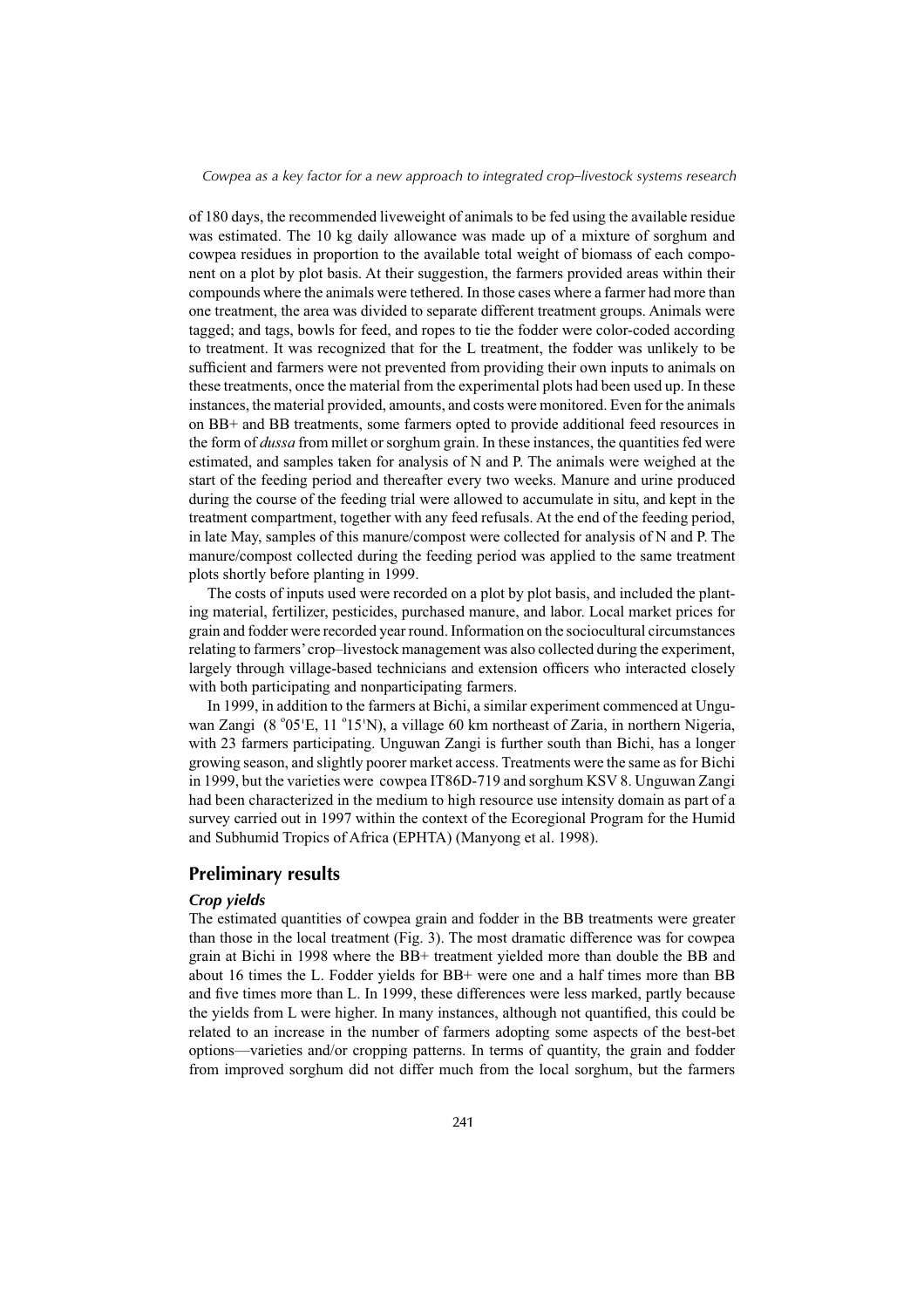

**Dry-matter yield (kg/ha)**

**Figure 3. Estimates of dry-matter yields of grain and fodder. From top to bottom, Bichi, 1998; Bichi, 1999; Unguwan Zangi, 1999. Diagonal hatching: BB+; Solid shading: BB; Vertical hatching: L.**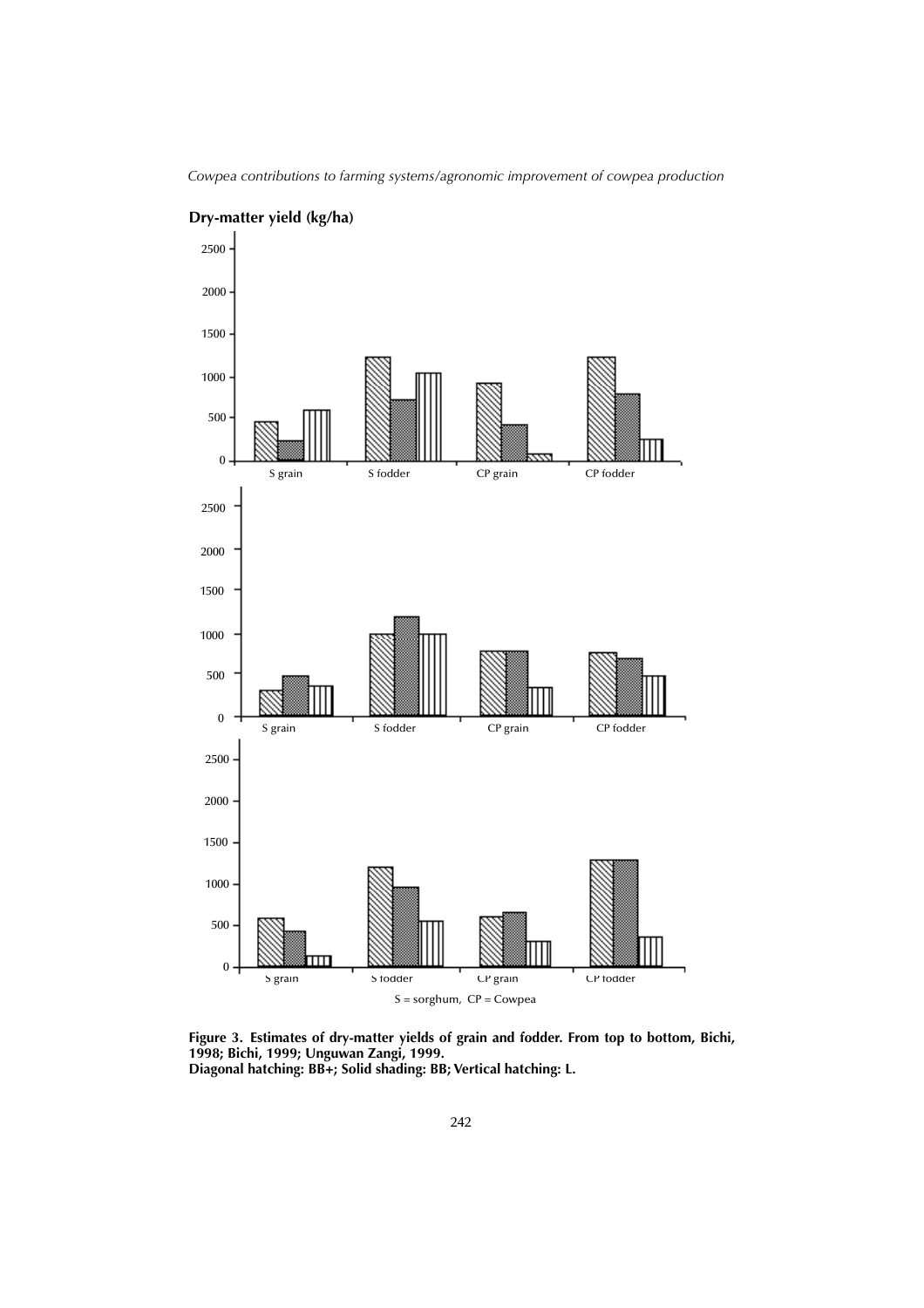indicated a preference for the improved sorghum, both in terms of cooking quality and time for the grain, and the fodder quality. The farmers' observation of the latter was backed up by analysis that showed about 30% of the local sorghum fodder, which had tall and thick stems, to be edible, compared to at least 60% of the improved, with shorter, thinner stems. Comparing actual fodder yields for both cowpea and sorghum in 1998 indicated that there were considerable losses of the dry fodder during transportation and storage. In some instances, the actual fodder yield when converted to kg/ha was as little as 20% of that predicted from the quadrant harvests. These losses were, to some extent, reduced in 1999 with careful handling, and minimized movement of the fodder for weighing.

Double cropping was not fully implemented to date. In 1998, farmers were reluctant to harvest the first cowpea crop, as the rains, atypically, continued later than usual. This had two effects; one was that the farmers wanted to continue picking the ripe pods and the other was that they did not want to harvest fodder when the environment was still wet meaning the fodder would not dry, but become rotten and be unpalatable to the animals. This limitation was further emphasized by labor requirements for harvesting tomato and pepper on other parts of the farm at the time the second cowpea crop was to be planted. A few farmers at Bichi in 1999 and 1998 implemented double cropping and were able to harvest both grain and fodder. At a recent field day, samples of fodder from the second cowpea crop were compared visually with those from the first. Farmers agreed that the second crop was clearly of better quality, based on a visual comparison of the leafiness and greenness—criteria they usually use to assess fodder quality.

## **Livestock productivity**

For livestock feeding, using the fodder harvested in 1998 to feed small ruminants during the 1998/99 dry season, only eight farmers at Bichi were able to participate so the results should be viewed with some caution, considering also the farm-to-farm variation. These preliminary data indicated that animals on the BB+ treatment gained significantly more weight during the last six weeks of the 16-week feeding period than those on BB or L (Fig. 4). Overall, the average liveweight gains (averaged over all farmers) were 3.54 kg per animal for BB+, 0.91 kg (BB) and 2.19 kg (L). While manure quantities produced by animals on the different treatments (manure here is used to refer to the manure plus feed refusals—all that was collected and returned to the field) did not differ significantly, the N content was  $1.35\%$  (BB+)  $1.09\%$  (BB) and  $0.80\%$  (L). P contents were estimated as 0.28% (BB+) 0.27% (BB) and 0.25% (L). These values are within the ranges reported by Tarawali et al. (2001).

Figure 4 shows the preliminary results from livestock feeding trials in the 1999/2000 dry season at Bichi (17 farmers participating) and Unguwan Zangi (11 farmers). At Bichi, again the BB+ was superior to BB or L, but at Unguwan Zangi it appeared that the two best-bet options were better than the local, but not different from each other. Average weight changes (kg) per animal over the entire feeding period at Bichi were 1.75 (BB+), 0.28 (BB), and 0.03 (L), representing gains of 8, 1.3, and 0.1%. At Unguwan Zangi, there were slight weight losses for  $BB+ (0.74 \text{ kg})$  and L  $(0.78 \text{ kg})$ , whereas animals on BB gained an average of 0.9 kg per animal.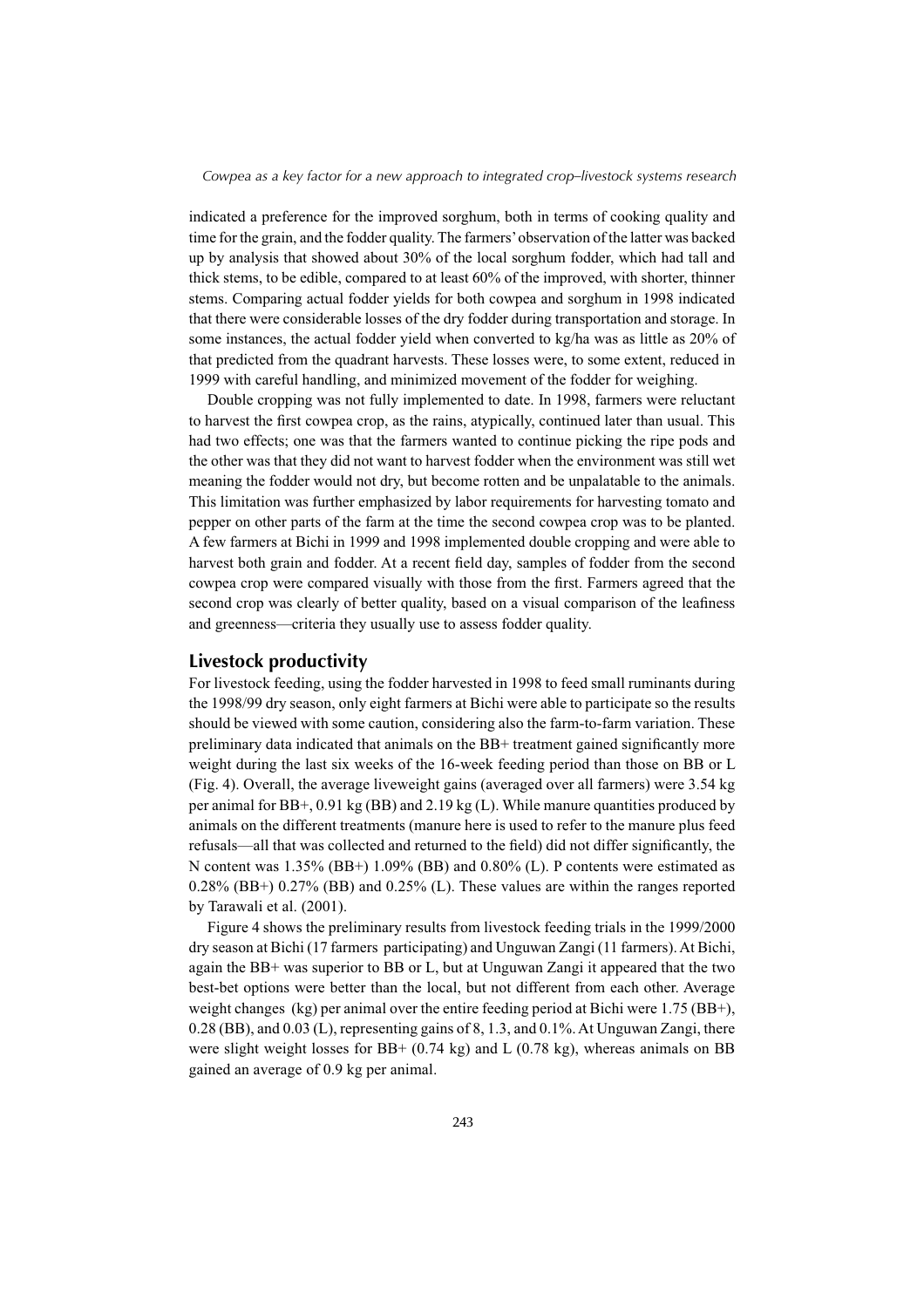

**Figure 4. Average liveweight (kg/animal) for livestock feeding trials. Upper graph Bichi 1998/1999; center graph Bichi 1999/2000; lower graph Unguwan Zangi 1999/2000.**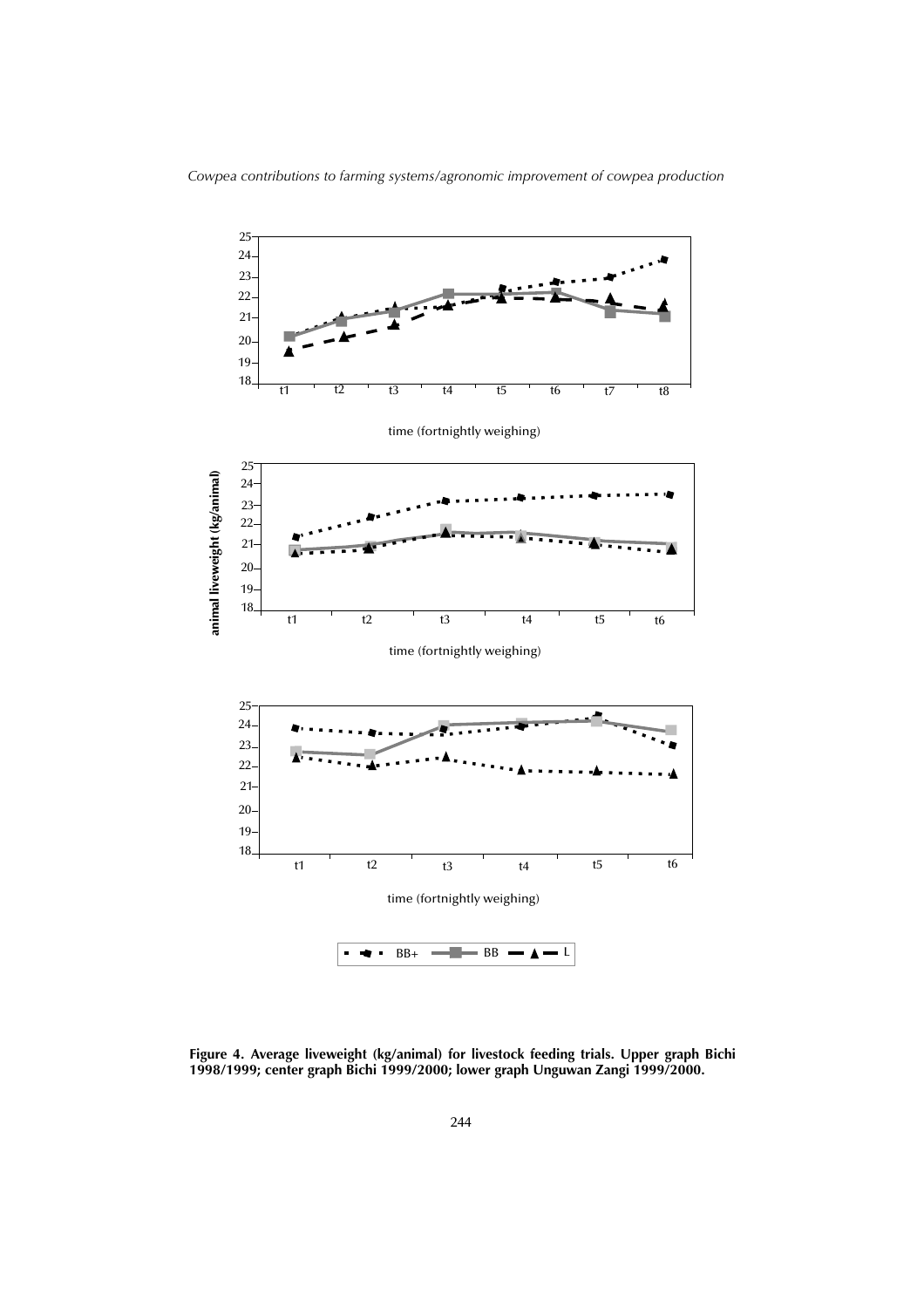### **Nutrient dynamics**

Using data from the eight farmers who participated in the feeding trial at Bichi in 1998, it is possible to look at some aspects of nutrient dynamics in these integrated options (Table 2). In simple terms, for nitrogen (N) and phosphorus (P), the inputs have been considered as the soil status for these elements at the time of trial establishment, the manure and fertilizer added, and a small input of P from the harmattan dust (Harris 1998). Outputs are the nutrients removed in grain and fodder. At present, there has been no attempt to take account of nutrient loss through leaching, volatization, etc. These figures are within the range reported by Harris (1998) for similar farmers' fields in the Kano region and indicate that both N and P balances were positive at the end of the growing season. It would appear that the cowpea removed more nutrients than the sorghum, or this could be interpreted that the cowpea used the added nutrients more effectively than the sorghum. The strong positive balances are surprising and could be attributed to a number of factors. As indicated above, the N and particularly the P concentrations in the applied manure were quite high, compared to results in other reports (Tarawali et al. 2001). Furthermore, since leaching and volatilization were not considered, it may be inappropriate to include the initial soil N and P and the contribution from P in the harmattan dust. If these factors are excluded, and the manure N contents reduced to 1.5 and P to 0.2%, then the balances are only just positive (Table 2). This information is at present inadequate to enable estimation of the role of cowpea in promoting nutrient cycling, and the nutrient balances need to be monitored for several more seasons, including the returns to the system from the manure and crop residue refusals, removal of subsequent crop harvests, etc. At this point, the emphasis is that nutrient dynamics is being monitored in these studies and should provide quantitative information on whether nutrients are being mined by this more intensive production system, if the applied nutrients are being optimally used, and how the improved options compare with farmers' traditional systems.

## **Economics**

The objective of the economic evaluation is to compare the costs, returns, and profits among the three treatments as a basis for further assessing the desirability of introducing the best-bet options. Although a whole system analysis is planned, as an example, only a partial result on the treatments is presented here, based on the results of the crop yields in 1999 at Bichi. This approach will subsequently be expanded to include an estimation of the value of the livestock products (increased liveweight and manure nutrients), rather than, as treated in this example, considering the monetary value of the crop residues as if they were all sold. In order not to bias the comparison between the improved and local varieties, average market prices for the study area were used for inputs and outputs. Labor data were collected separately for hired and family labor and include the cost of ridging, planting, spraying, fertilizer application, weeding, remolding, and harvesting. Material costs include fertilizers, insecticide, seeds, and manure.

Results of the partial economic analyses are summarized in Table 3. Because farmers use a lot of family labor (about 70% of the total for most operations), the cost of which is often not estimated, figures are presented for both total costs which includes an estimate of family labor, and the actual costs where this value is excluded. One of the most striking features is the difference in costs for labor and materials between BB+ and BB. In 1999, the only difference between these two options was that BB+ had improved sorghum and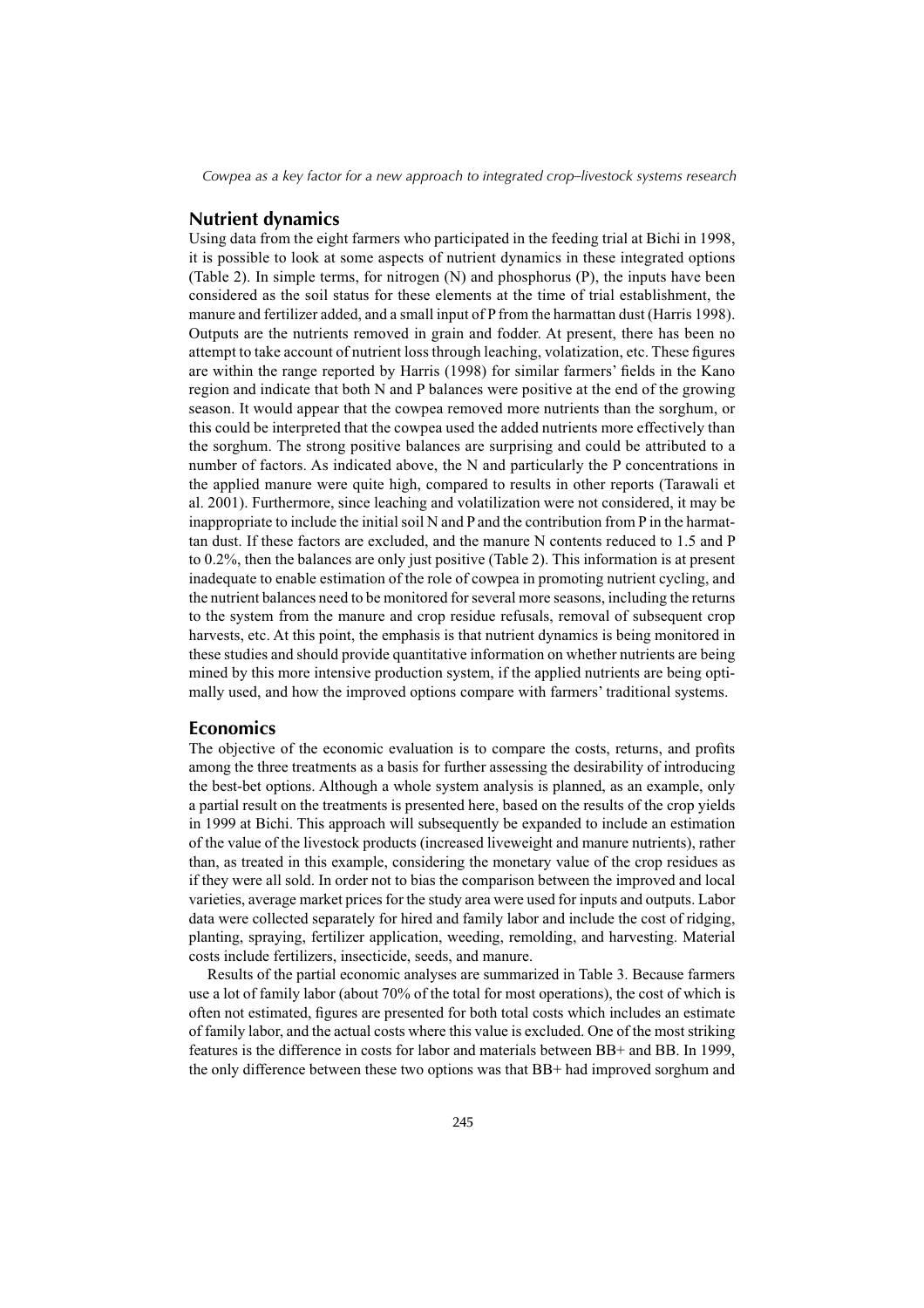|                                                                 | $BB+$    |            | <b>BB</b> |            | L        |            |
|-----------------------------------------------------------------|----------|------------|-----------|------------|----------|------------|
|                                                                 | Nitrogen | Phosphorus | Nitrogen  | Phosphorus | Nitrogen | Phosphorus |
| <b>Inputs</b>                                                   |          |            |           |            |          |            |
| Soil                                                            | 7.9      | 0.1        | 7.8       | 0.1        | 8.3      | 0.1        |
| Manure (1.6% N; 0.7% P)                                         | 48.0     | 21.0       | 48.0      | 21.0       | 48.0     | 21.0       |
| Inorganic fertilizer                                            | 35.0     | 15.0       | 0.0       | 0.0        | 0.0      | 0.0        |
| Harmattan dust                                                  |          | 0.8        |           | 0.8        |          | 0.8        |
| Total inputs                                                    | 90.9     | 37.0       | 55.8      | 22.0       | 56.3     | 21.9       |
| <b>Outputs</b>                                                  |          |            |           |            |          |            |
| Sorghum grain                                                   | 6.6      | 0.9        | 5.0       | 0.7        | 6.1      | 0.9        |
| Sorghum fodder                                                  | 3.8      | 0.8        | 3.4       | 1.0        | 5.0      | 0.8        |
| Cowpea grain                                                    | 27.8     | 2.2        | 19.7      | 1.6        | 1.7      | 0.1        |
| Cowpea fodder                                                   | 16.5     | 2.0        | 12.1      | 1.2        | 10.4     | 1.1        |
| <b>Total outputs</b>                                            | 54.6     | 5.9        | 40.1      | 4.6        | 23.2     | 2.9        |
| Balance                                                         | 36.4     | 31.1       | 15.7      | 17.4       | 33.2     | 19.1       |
| Balance with 1.5% N and 0.2% P,<br>excluding soil and harmattan | 25.4     | 15.1       | 4.9       | 1.4        | 21.8     | 3.1        |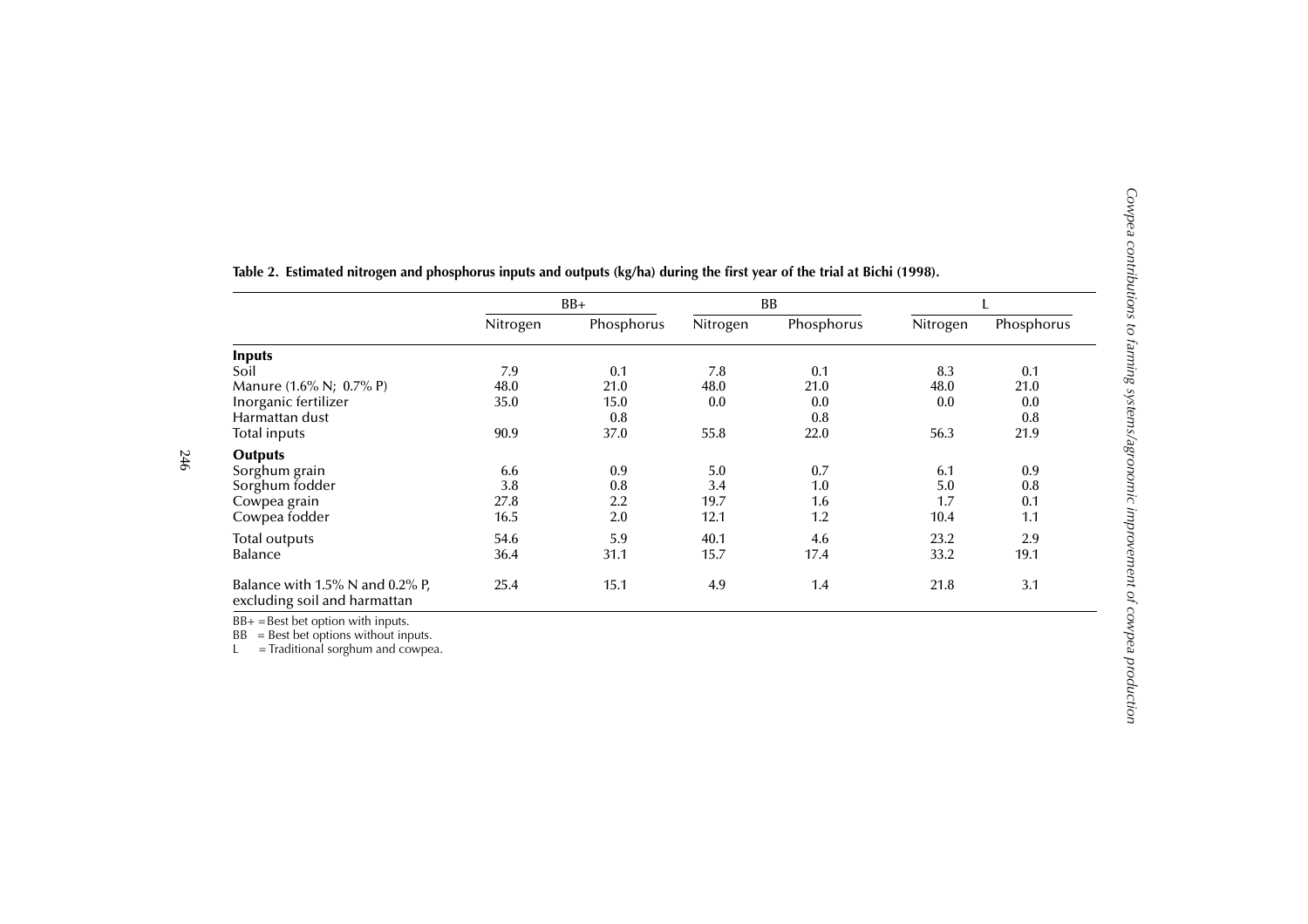| Table 3. Summary of partial economic analyses for the three treatments. Total costs include |
|---------------------------------------------------------------------------------------------|
| the value of family labor, which is not accounted for in the values for actual costs.       |

|                     | $BB+$   | <b>BB</b> |         |
|---------------------|---------|-----------|---------|
| <b>Total cost</b>   |         |           |         |
| Total revenue       | 32069   | 35 1 81   | 19872   |
| <b>Materials</b>    | 8746    | 10796     | 4767    |
| Labor               | 12581   | 16675     | 10644   |
| <b>Total costs</b>  | 21327   | 27471     | 15411   |
| Gross margin        | 10742   | 7710      | 4461    |
| Benefit: cost ratio | 1.50    | 1.28      | 1.29    |
| <b>Actual cost</b>  |         |           |         |
| Total revenue       | 32069   | 35 1 81   | 19872   |
| <b>Materials</b>    | 8746    | 10796     | 4767    |
| Labor               | 3355    | 3617      | 3004    |
| <b>Total cost</b>   | 12 10 1 | 14413     | 7771    |
| Gross margin        | 19968   | 20768     | 12 10 1 |
| Benefit: cost ratio | 2.65    | 2.44      | 2.56    |

Values are all in Naira/hectare (at the time of writing,  $\text{N100} = \text{US$1.00}$ ).

BB local sorghum. Closer analysis of the information reveals that BB has 23% more material costs, with the highest component of this being a 30% increase in the cost of seed. Labor costs were even more different, with BB having 32% more labor costs than BB+. Within these costs, BB had higher costs than BB+ for remolding (86%), harvesting (34%), and weeding (39%). It can be speculated that these differences are related to the higher yield of the local sorghum and its tall stature (this could have necessitated more remolding to make sure the tall stalks did not get blown over late in the season). Because the local sorghum plants are generally bigger than the improved variety, they may have been planted less densely and therefore more space between plants could have meant more weeding. Alternatively, moving through these taller plants to weed could have been more difficult and therefore more time consuming. While BB+ required 38% more inputs than L, the revenue was 77% more, indicating that increased yields amply compensated for the investment in fertilizers and insecticides.

Total revenue from the crop enterprise (grain and fodder) was highest for BB, followed by BB+, representing increases of 77 and 61% respectively, over L. Income differences related almost entirely to differences in yield. All treatments, in both scenarios including and excluding family labor gave positive gross margins and benefi t cost ratios greater than one, indicating that the system as a whole is quite profitable. BB+ had the highest benefit–cost ratio.

For both the best-bet treatments, about 70% of the revenue was from cowpea grain and fodder, with the balance being contributed by the sorghum component. By contrast, 59% of the revenue in the L treatment was obtained from cowpea. About one-fifth of the cowpea revenue in BB+ and BB was contributed by cowpea fodder, but as much as 25% of the cowpea revenue in the L treatment was from fodder. Such considerations suggest that it may be more profitable for a farmer to grow only cowpea, if maximum profit is the aim. Indeed, hypothetical calculations comparing potential partial budgets from 100% cowpea or 100% sorghum fields, based on these figures, give higher benefit–cost ratios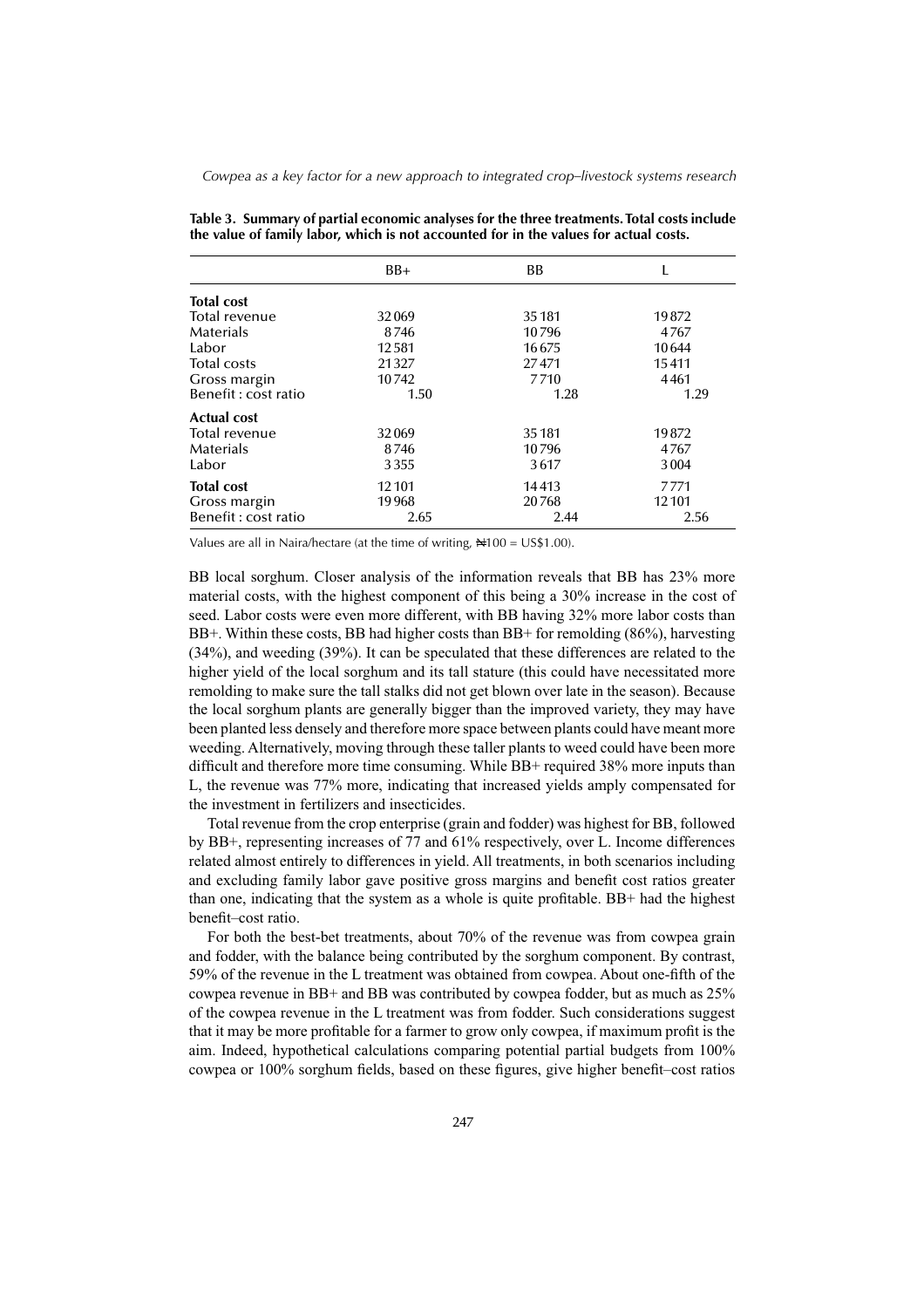for cowpea only 1.82 (BB+); 1.42 (BB), and 1.46 (L). If only sorghum were to be grown, benefit-cost ratios fall to  $1.20$  (BB+),  $1.28$  (BB), and  $1.3$  (L). Nevertheless, it is important to keep these hypothetical examples in the context of the family needs; no farmer could afford not to grow some sorghum because it is the staple family diet. This stresses the importance of considering not only the economic values, but the social context of the introduced technologies. It could also be argued that maintaining the intercropping system used by farmers ensures some degree of risk diversification.

## **A win-win situation?**

In Nigeria, with an estimated 4 million ha planted annually to cowpea (FAO 2000), if we were to estimate that the best-bet options would be appropriate for one-third of this, and take the lower figure of a doubling in grain yield and apply it to the 538 kg/ha average national yield (FAO 2000), the implication would be an increase of 0.7 million tonnes of cowpea grain. Applying similar speculations to livestock figures, Winrock (1992) estimates 56% of the goats and 64% of the sheep in sub-Saharan Africa are in the dry savannas. If these estimates are applied to current FAO figures for the numbers of sheep and goats in Nigeria (FAO 2000), then an estimate is obtained of 13.6 million goats and 13.1 million sheep in the dry savannas of Nigeria. From the livestock feeding trials carried out in Bichi in 1998/99, those animals on BB+ gained 1.6 times more weight than the local treatment animals. If the intervention were to reach one-third of the small ruminants in the Nigerian dry savanna, this would mean 8.9 million animals gaining an extra 1.35 kg each per annum, a total of 11.6 million kg liveweight—in the region of 5 million kg of extra meat, or 0.6 million animals. If these 0.6 million animals produced manure at the rate of 1 kg/day/TLU and a nitrogen content of 7%, this could represent about 12000 tonnes of nitrogen (although this figure does not take account of volatilization or leaching). Clearly, these figures are really speculation, and it is not possible to put a time scale on the adoption of these interventions at this point. Furthermore, these are based on calculations of productivity alone, and it is important to recollect that the aim of the best-bet options is not solely to increase productivity, but to do so in a way that is sustainable and does not destroy the natural resource base, as well as being economically and socially attractive to farmers.

In this context, it is important to take into consideration the nutrient dynamics, and to ask whether we are really intensifying production without mining the soil. This question requires several years of data to answer, and there are opportunities to continue to optimize the nutrient use. In order to identify what some of these options might be, complementary trials have been carried out in Niger, where, in farmer-managed trials involving 10 farmers in the Sahelian zone at Sadoré, hill placement of small quantities of fertilizers and broadcasting of phosphate rock of Tahoua were compared with farmers' practices in continuous, intercropping, and rotation systems. The farmers' practices without any input yielded 497 kg/ha of millet grain whereas about an additional 300 kg/ha was obtained with broadcasting of locally available phosphate rock of Tahoua plus 4 kg P/ha of compound P fertilizers. With the addition of nitrogen fertilizers, whereas in continuous cropping, 881 kg/ha of millet grain was harvested, 1135 kg/ha was obtained when millet was rotated with cowpea. In the intercropping system, in addition to 858 kg/ha of millet grain, 234 kg/ha of cowpea grain was harvested. It is important to note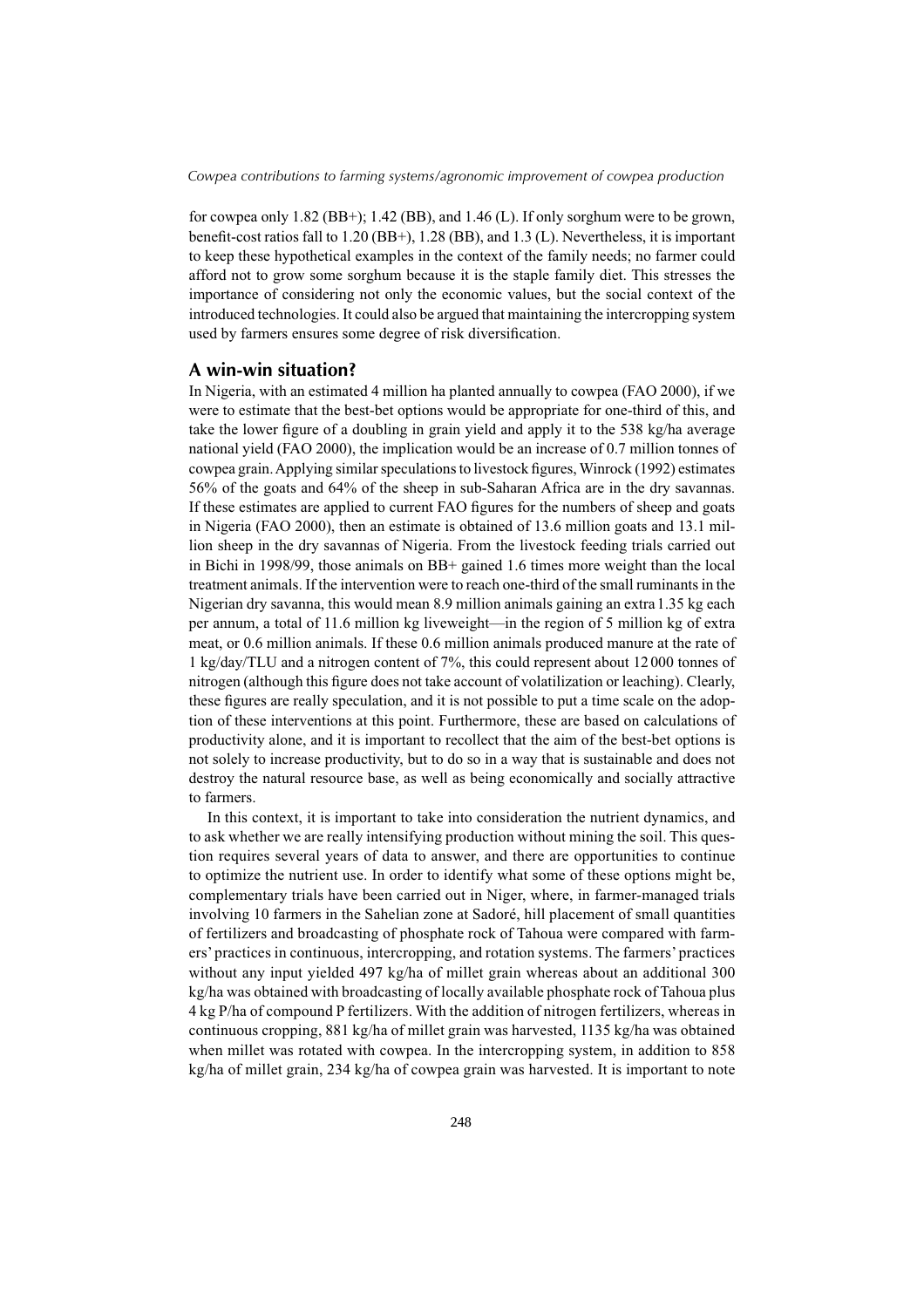that the benefit of selling the cowpea grain will be enough to purchase the needed external inputs in this case.

The calculations of partial budget data, based on the crop yields only, suggest that the best-bet options are profitable for farmers. Including the livestock values in the calculations is likely to enhance this even further. In trials established in 2000, the introduction of improved cowpea grain storage methodology, using a simple triple bagging method (Murdock et al. 1997) is anticipated to increase income from cowpea grain even more. By storing the cowpea grain without fear of insect attack, farmers can keep the grain for at least three months when the price could increase by as much as threefold.

Semistructured interviews with participating farmers are planned during 2000 and 2001 in order to assess the social context into which these interventions fit, and to better elucidate farmers' perceptions and priorities.

## **Acknowledgements**

Funding from the Systemwide Livestock Program (SLP) of ILRI for the joint institute research on crop–livestock systems in the dry savannas during the development phase described in this paper is gratefully acknowledged, together with the support of the SLP coordinator, Jimmy Smith. Outstanding technical assistance was provided by A. Adediran, H. Ajeigbe, T. Ayedogbon, Z.B. Jamagani, S. Mohammed, A. Musa, S. Odeh, and Ben I. Yusuf.

#### **References**

- Badiane, O. and C.L. Delgado. 1995. A 2020 vision for food, agriculture, and the environment in sub-Saharan Africa. International Food Policy Research Institute (IFPRI), Washington DC, USA. 56 pp.
- Bagayoko, M., S.C. Mason, and S. Traoré. 1998. The role of cowpea on pearl millet yield, N uptake and soil nutrient status in millet–cowpea rotation in Mali. Pages 109–114 *in* Soil fertility management in West African land-use systems, edited by G. Renard, A. Neef, K. Becker, and M. von Oppen. Margraf Verlag Weikersheim, Germany.
- Berner, D.K., R.J. Carsky, K.E. Dashiell, J. Kling, and V.M. Manyong. 1996. A land managementbased approach to integrated *Striga hermonthica* control in sub-Saharan Africa. Outlook on Agriculture 25: 157–164.
- Carsky, R.J. and D.K. Berner. 1995. Benefits of crop rotation with soybean and cowpea in savanna cereal-based systems. Pages 391–402 *in* Technology options for sustainable agricultural production in sub-Saharan Africa, edited by T. Bezuneh, A.M. Emechebe, J. Sedgo, and M. Ouédraogo. Semi-Arid Food Grain Research and Development (SAFGRAD), Ouagadougou, Burkina Faso.
- Delgado, C., M. Rosegrant, H. Steinfeld, S.K. Ehui, and C. Courbois. 1999. Livestock to 2020. The next food revolution. Food, Agriculture and the Environment Discussion Paper 28. International Food Policy Research Institute (IFPRI), Washington DC, USA; Food and Agriculture Organization of the United Nations (FAO), Rome, Italy; and International Livestock Research Institute (ILRI), Nairobi, Kenya.
- de Haan, C., H. Steinfeld, and H. Blackburn. 1997. Livestock and the environment. Finding a balance. Report of a study coordinated by FAO, USAID, and the World Bank. FAO, Rome, Italy.
- Ehui, S., H. Li Pun, V. Mares, and B. Shapiro. 1998. The role of livestock in food security and environmental protection. Outlook on Agriculture 27: 81–87.
- FAO. 2000. FAOSTAT Database. http://apps.fao.org Food and Agriculture Organization of the United Nations, Rome, Italy. Accessed June 2000.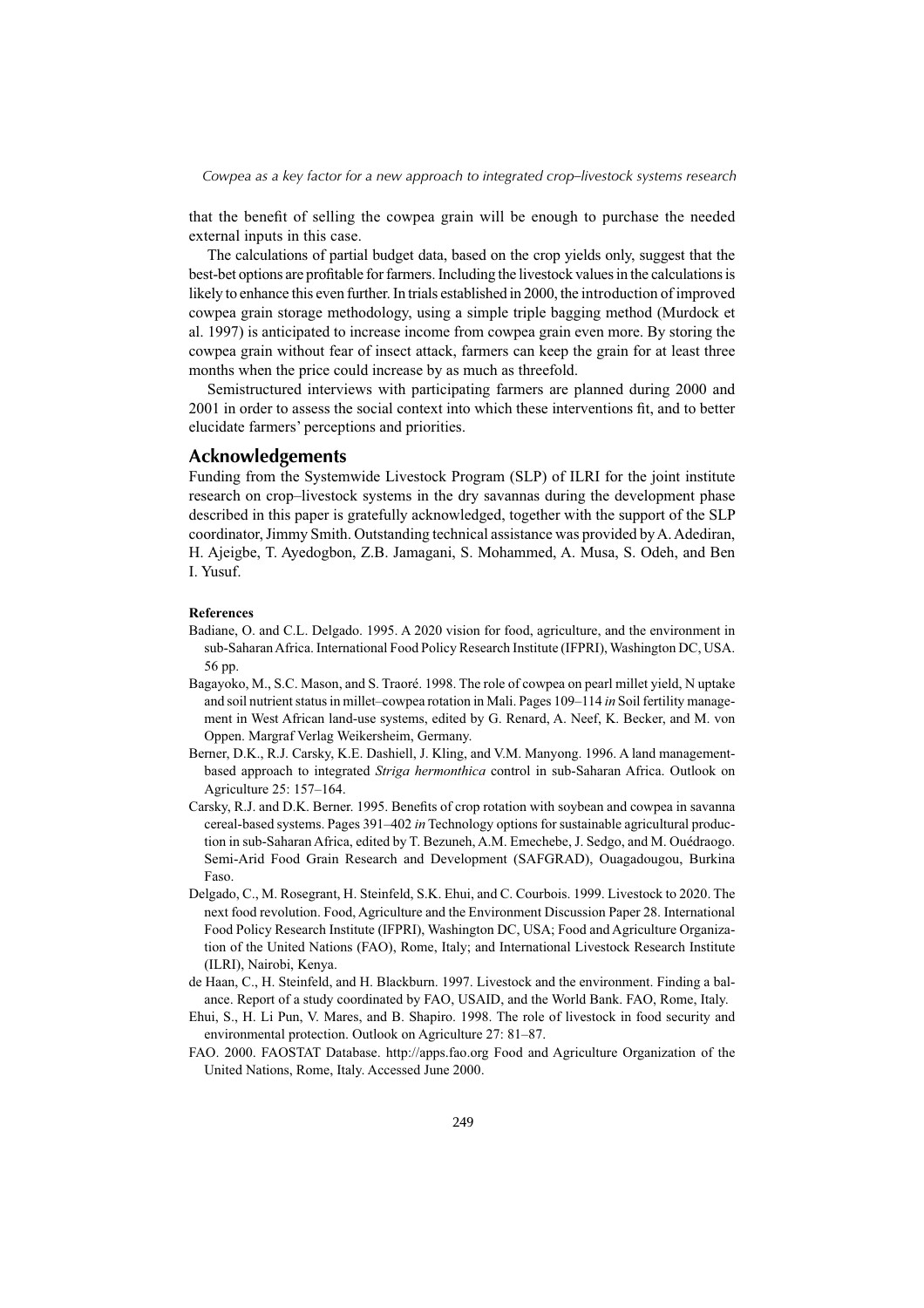- Harris, F. 1998. Farm-level assessment of the nutrient balance in northern Nigeria. Agriculture, Ecosystems and Environment 71: 201–214.
- ICRISAT. 1991. ICRISAT West African program annual report. 1990. International Research Institute for the Semi-Arid Tropics (ICRISAT) Sahelian Center, Niamey, Niger.
- ILRI. 2000. ILRI strategy to 2010. Making the livestock revolution work for the poor. International Livestock Research Institute (ILRI), Nairobi, Kenya.
- McIntire, J., D. Bourzat, and P. Pingali. 1992. Crop–livestock interaction in sub-Saharan Africa. World Bank, Washington DC, USA.
- Manu, A., T.L. Thurow, A.S.R. Juo, I. Zanguina, M. Gandah, and I. Mahamane. 1994. Sustainable land management in the Sahel: a case study of an agricultural watershed at Hamdallaye, Niger. TropSoils Program, Soils and Crop Sciences Department, Texas A & M University, USA.
- Manyong, V.M., K.O. Makinde, and J.O. Olukosi. 1998. Delineation of resource-use domains and selection of research sites in the northern Guinea savanna ecoregional benchmark area, Nigeria. Paper presented during the launching of the northern Guinea savanna ecoregional benchmark area, 2 December 1998. Institute of Agricultural Research (IAR), Zaria, Nigeria. IITA, Ibadan, Nigeria.
- Murdock, L.L., R.E. Shade, L.W. Kitch, G. Ntoukam, J. Lowenberg-DeBoer, J.E. Huesing, W. Moar, O.L. Chambliss, C. Endondo, and J.L. Wolfson. 1997. Postharvest storage of cowpea in sub-Saharan Africa. Pages 302–312 *in* Advances in cowpea research, edited by B.B. Singh, D.R. Mohan Raj, K.E. Dashiell, and L.E.N. Jackai. Copublication of International Institute of Tropical Agriculture (IITA) and Japan International Research Center for Agricultural Sciences (JIRCAS). IITA, Ibadan, Nigeria.
- Naazie, A. and J.W. Smith. 1997. Modelling feed resources budgets in the moist savannas of West Africa. Pages 197–198 *in* Proceedings of the XVIII International Grassland Congress, June 1997, Winnipeg and Saskatoon, Canada.
- Ogungbile, A.O., R. Tabo, and N. van Duivenbooden. 1999. Multiscale characterization of production systems to prioritize research and development in the Sudan savanna zone of Nigeria. (summary in English and French). Information Bulletin no. 56. International Crops Research Institute for the Semi-Arid Tropics, Patancheru 502324, Andhra Pradesh, India. 112 pp.
- Okike, I., M.A. Jabbar, V. M. Manyong, J.W. Smith, J.A. Akinwunmi, and S.K. Ehui. 2001. Agricultural intensification and efficiency in the West African savannas: Evidence from northern Nigeria. Socioeconomics and Policy Research Working Paper 33. International Livestock Research Institute (ILRI), Nairobi, Kenya. 54 pp.
- Ousman Badiane, O. and C.L. Delgado (editors). 1995. A 2020 vision for food, agriculture and the environment. International Food Policy Research Institute (IFPRI), Washington DC, USA.
- Schlecht, E., F. Mahler, M. Sangaré, A. Susenbeth, and K. Becker. 1995. Quantitative and qualitative estimation of nutrient intake and faecal excretion of Zebu cattle grazing natural pasture in semiarid Mali. Pages 85–97 *in* Livestock and sustainable nutrient cycling in mixed farming systems of sub-Saharan Africa, edited by J.M. Powell, S. Fernández-Rivera, T.O. Williams, and C. Renard. International Livestock Centre for Africa (ILCA), Addis Ababa, Ethiopia.
- Singh, B.B., O.L. Chambliss, and B. Sharma. 1997. Recent advances in cowpea breeding. Pages 30–49 *in* Advances in cowpea research, edited by B.B. Singh, D.R. Mohan Raj, K.E. Dashiell, and L.E.N. Jackai. Copublication of International Institute of Tropical Agriculture (IITA) and Japan International Research Center for Agricultural Sciences (JIRCAS). IITA, Ibadan, Nigeria.
- Singh, B.B. and S.A. Tarawali. 1997. Cowpea and its improvement: key to sustainable mixed crop–livestock farming systems in West Africa. Pages 79–100 *in* Crop residues in sustainable mixed crop–livestock farming systems, edited by C. Renard. International Crops Research Institute for the Semiarid Tropics (ICRISAT), International Livestock Research Institute (ILRI), and CAB International, Wallingford, UK.